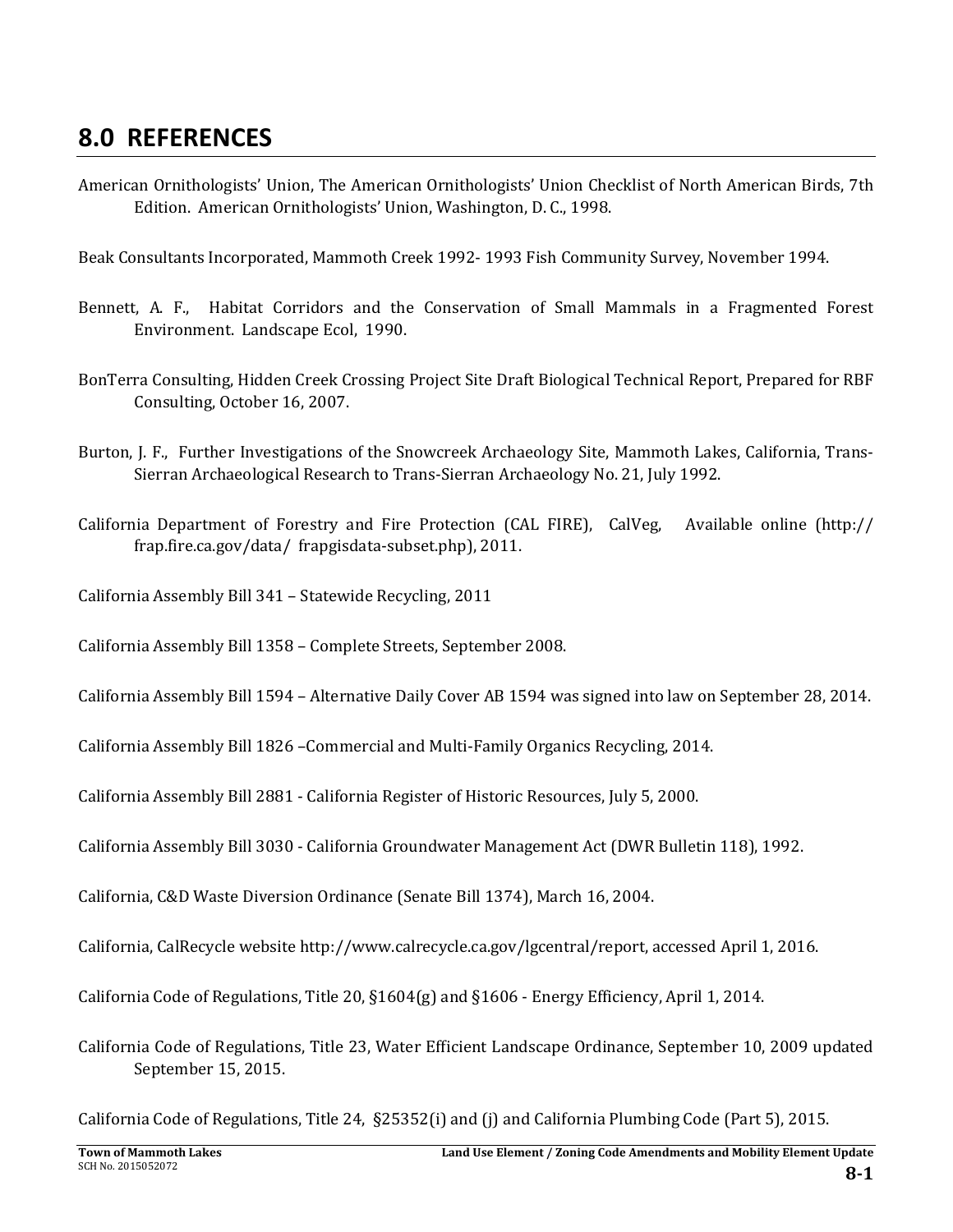California Code of Regulations §65996 - School Impact Fees, 2003.

California Code of Regulations §65915 - Low Density Bonus Law, 2002.

California Code of Regulations, Title 14 - Natural Resources, 2006..

California Department of Finance, 1990-2010 U.S. Census, 2015.

- California Department of Finance, Demographic Research Unit, E-8, City/County/State Population and Housing Estimates, April 2000 to April 2010.
- California Department of Finance, Demographic Research Unit, Table 2: E-4 Population Estimates for Cities, Counties, and State, 2015.
- California Department of Fish and Wildlife, California Natural Diversity Database (available by subscription) and Rarefind, Sacramento, CA, October 2011 and September 2015.
- California Department of Fish and Wildlife, Habitat Conservation Division, Wildlife and Habitat Data Analysis Branch, State and Federally Listed Endangered and Threatened Animals of California, 2009.
- California Department of Fish and Wildlife, Special Vascular Plants, Bryophytes, and Lichens List, Quarterly publication, 2009.
- California Department of Forestry and Fire Protection, Title 14 of the California Code of Regulations, September 28, 2007.
- California Department of Justice, Criminal Justice Statistics Center, Crime in California, Mammoth Lakes, *https://oag.ca.gov/crime/cjsc/stats/crimes‐clearances*, accessed August 2015.
- California Department of Resources Recycling and Recovery (CalRecycle), 2014 Generator‐Based Characterization of Commercial Sector Disposal and Diversion in California, September 10, 2015.

California Health and Safety Code, §17921.3 and §116785, 2015.

California Fish and Game Code, §1602, 2015.

California Integrated Waste Management Act of 1989 (AB 939).

California Native American Heritage Commission, Sacred Lands File Request from Town of Mammoth Lakes, June 23, 2015.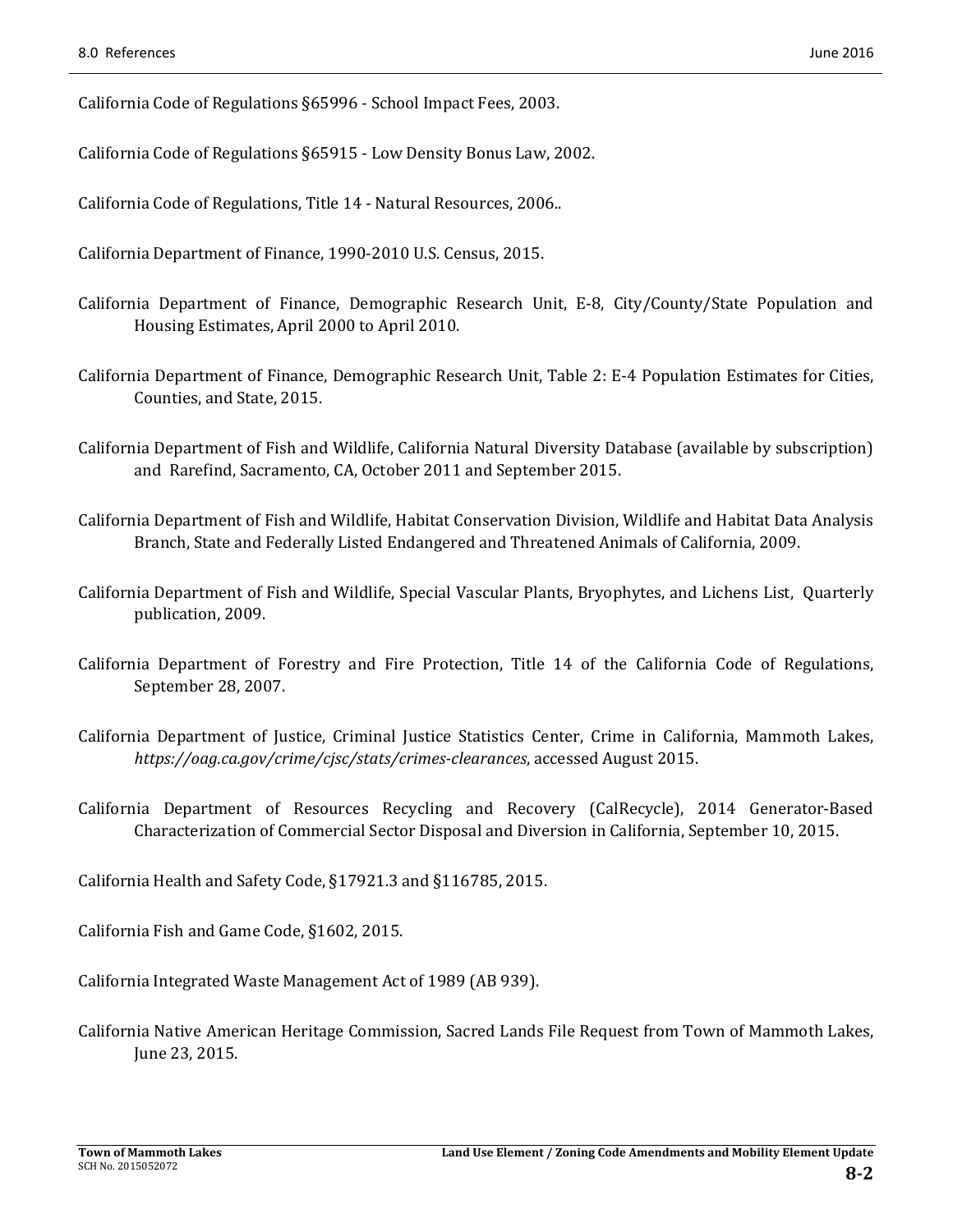- California Native Plant Society, Inventory of Rare and Endangered Plants (online edition, v8-02). California Native Plant Society, Sacramento, CA. Website, 2015, http://www.rareplants.cnps.org, September 2015 and October 2011
- California Native Plant Society, Rare Program, Inventory of Rare and Endangered Plants (online edition, v8-02). California Native Plant Society, Sacramento, CA, 2015, Website http://www.rareplants.cnps.org.

California, Office of the Governor, Executive Order B-29-15, April 1, 2015.

California, Office of the Governor, Office of Planning and Research, General Plan Guidelines, 2003.

California, Office of the Governor, Office of Planning and Research, Update to the General Plan Guidelines: Complete Streets and the Circulation Element, December 15, 2010.

California Office of Historic Preservation, Public Resources Code §5024, 1982.

California Public Resources Code §21099, and §21099(d)(1) (California Senate Bill 743, September 27, 2013)

California, Regional Water Quality Control Board, Water Quality Control Plan for the Lahontan Region, 1995.

California Sustainable Groundwater Management Act of 2014 (AB 1739, SB 1168, and SB 1319), 2014.

California Statewide Groundwater Elevation Monitoring - 2012 (Water Code §10920), November 2009.

- California State University Fullerton, Division of Anthropology, South Central Coastal Information Center, 2015.
- California Urban Water Conservation Council, Memorandum of Understanding Urban Water Conservation in California, January 4, 2016.

California Water Code §10610-10656 (Urban Water Management Plan), updated 2010.

Carey, D., T.R. Thomas, and H. Altman, Environmental Assessment: Upper Basalt Geothermal Exploration Project (EA Number: CA-170-05-04). Report submitted to U.S. Department of the Interior, Bureau of Land Management, Bishop Resource Area, 2004.

CEQA Guidelines, §15064.5 – Historical Resources, 2015.

Currier, M.J.P. 1983. Felis concolor, Mammalian Species 200:1-7. Ecosign Mountain Resort Planners Ltd., 1997 in Mammoth Mountain Master Plan, November 1997.

Fahrig, L. and G. Merriam, Habitat Patch Connectivity and Population Survival, Ecology1985.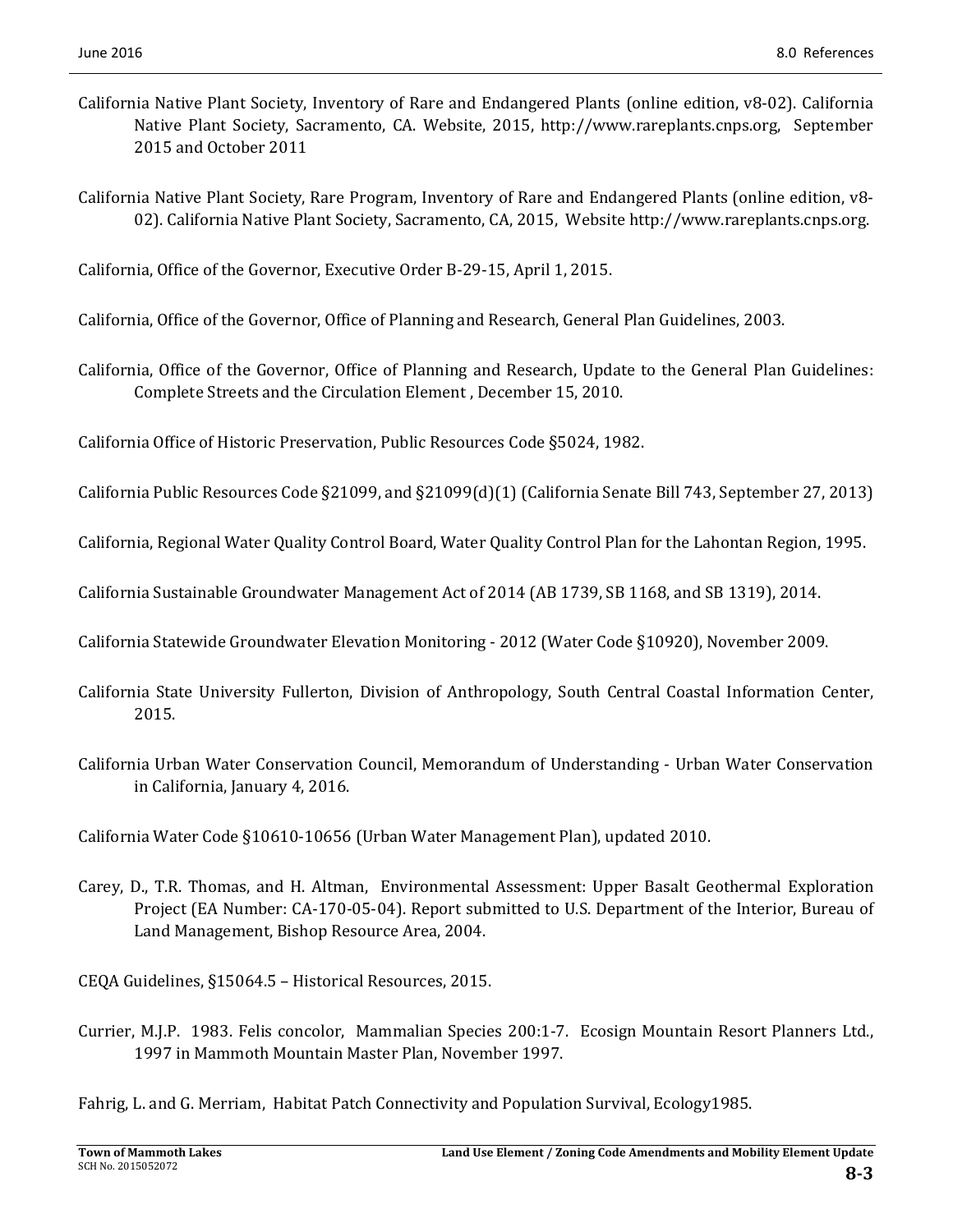- French, D.P., M. Reed, J. Calambokidis, and J.C. Cubbage, A simulation model of seasonal migration and daily movements of the northern fur seal, Ecological Modeling 48:193-219, 1989.
- Furnis, C. L., An archaeological Reconnaissance Report for the Lake Mary Road Bike Route, Mammoth Lakes, Mono County, California, Final Report, December 18, 2001.

Google Earth Pro, Town of Mammoth Lakes. .http://www.google.com/earth/index.html, 2013.

- Harris, L. D. and P. B. Gallagher, New initiatives for wildlife conservation: the need for movement corridors, in G. Mackintosh, ed. Preserving communities and corridors. Defenders of Wildlife, Washington D.C. 1989.
- Hickman, J. C., The Jepson Manual: Higher Plants of California. Berkeley: University of California Press, 1993.

Horseshoe Canyon Biological Consultants, Mammoth Creek 1999 Fish Community Survey, December 1999.

Inyo‐Mono Regional Planning Group, Inyo‐Mono Integrated Regional Water Management Plan, October 22, 2014. 

Jameson, Ir., E. W., and H. J. Peeters, California Mammals. Berkeley: University of California Press, 1988.

- Jones and Stokes, Final Report: An assessment of the Sandhouse Project's Effects on Mule Deer Movement and Mortality Along State Route 395 in Mono County, Report submitted to California Department of Transportation, District 91999, 1999.
- KDH, Mammoth Creek 1997-2004 Fish Community Survey, April 2006.
- Logan, K.A. and L.L. Sweanor, Desert Puma: Evolutionary ecology and conservation of an enduring carnivore, Washington, D.C.: Island Press, 2001.
- Los Angeles Department of Water and Power and Mammoth Community Water District, Settlement Agreement, July 7, 2013.
- LSC Transportation Consultants, Inc., Mammoth Mobility Element Transportation Impact Analysis, April 2016.
- MacArthur, R. M. and E. O. Wilson, The Theory of Island Biogeography, Princeton University Press: Princeton, New Jersey, 1967.

Mammoth Community Water District, 2010 Urban Water Management Plan, November 2011.

Mammoth Community Water District, Water and Sanitary Sewer Code, Revised April 15, 2015.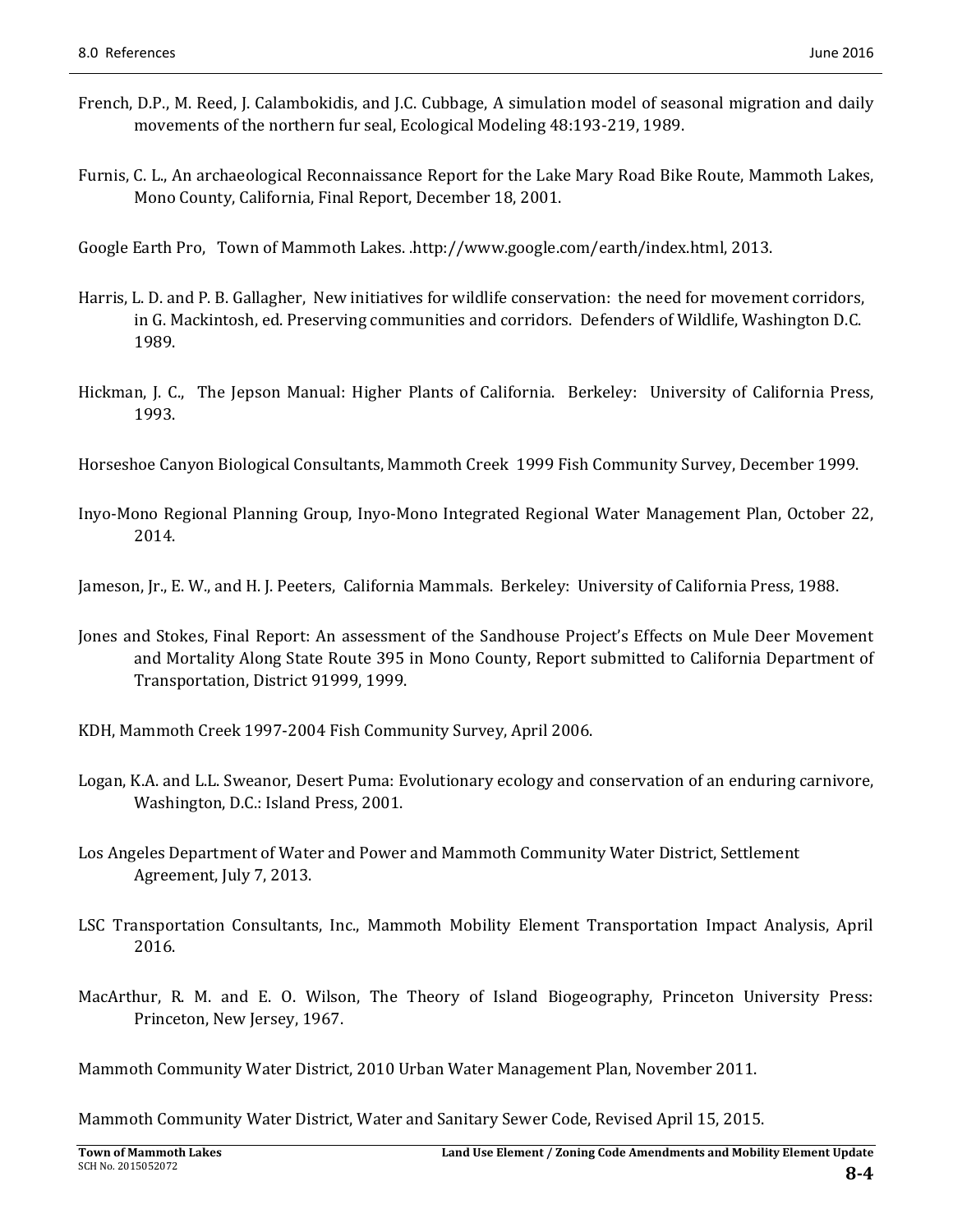- Mammoth Community Water District, Telephone Meetings with John Pederson, District Engineer, August 28, 2015 and November 16 and 23, 2015.
- Mammoth Community Water District, Ordinance of the Board of Directors, No. 03-20-14-08, March 20, 2014.
- Mammoth Community Water District, Water Efficient Landscape Regulations User Guide, May 2014.
- Mammoth Community Water District webpage; http://www.mcwd.dst.ca.us, accessed February 14, 2015.
- Martin, David, Canorus Ltd., Personal communication via email with Linda Robb, Senior Biologists, PCR Services Corporation, January 25, 2016.
- Matranga, Peter, The Sherwin Project: A Cultural Resources Inventory and Assessment Mammoth Lakes, Mono County, California, Research Archeology, Project No. MO/I-2007(P), July 24, 2007.
- Mono County, Department of Public Works, Countywide Integrated Waste Management Plan, January 2015.
- Mono County Department of Public Works, Evaluation of Significance: Archaeological Reconnaissance Form, Home Lumber Company Sawmill (CA-Mno-622), Mammoth County Park Expansion/Hazard Reduction, 1975.
- Mono County, Department of Public Works, Mammoth Lakes Storm Drain Master Plan, July 1984, updated May 26, 2005.
- Mono County Planning Division, Mono County General Plan, 1992.
- Mono County Regional Transportation Plan and General Plan Update EIR, July 31, 2015.
- Mono County General Plan Amendments, November 2000.
- Mono County Library Services webpage, http://www.monocolibraries.org/branches/mammoth-lakes, accessed September 16, 2015.
- Mono County Local Agency Formation Commission, Municipal Service Review and Sphere of Influence Recommendation- Mammoth Community Water District, October 2010.
- Munz, P.A., A California Flora and Supplement, Berkeley: University of California Press, 1968.
- Murphy, Leeann. 2009. Wildlife Biologist, Inyo National Forest. Email communication with Linda Robb, Senior Biologist, PCR Services Corporation on November 16, 19, and 20, 2009.

National Historic Preservation Act of 1966 (36 CFR 800.16(d)), Section 106.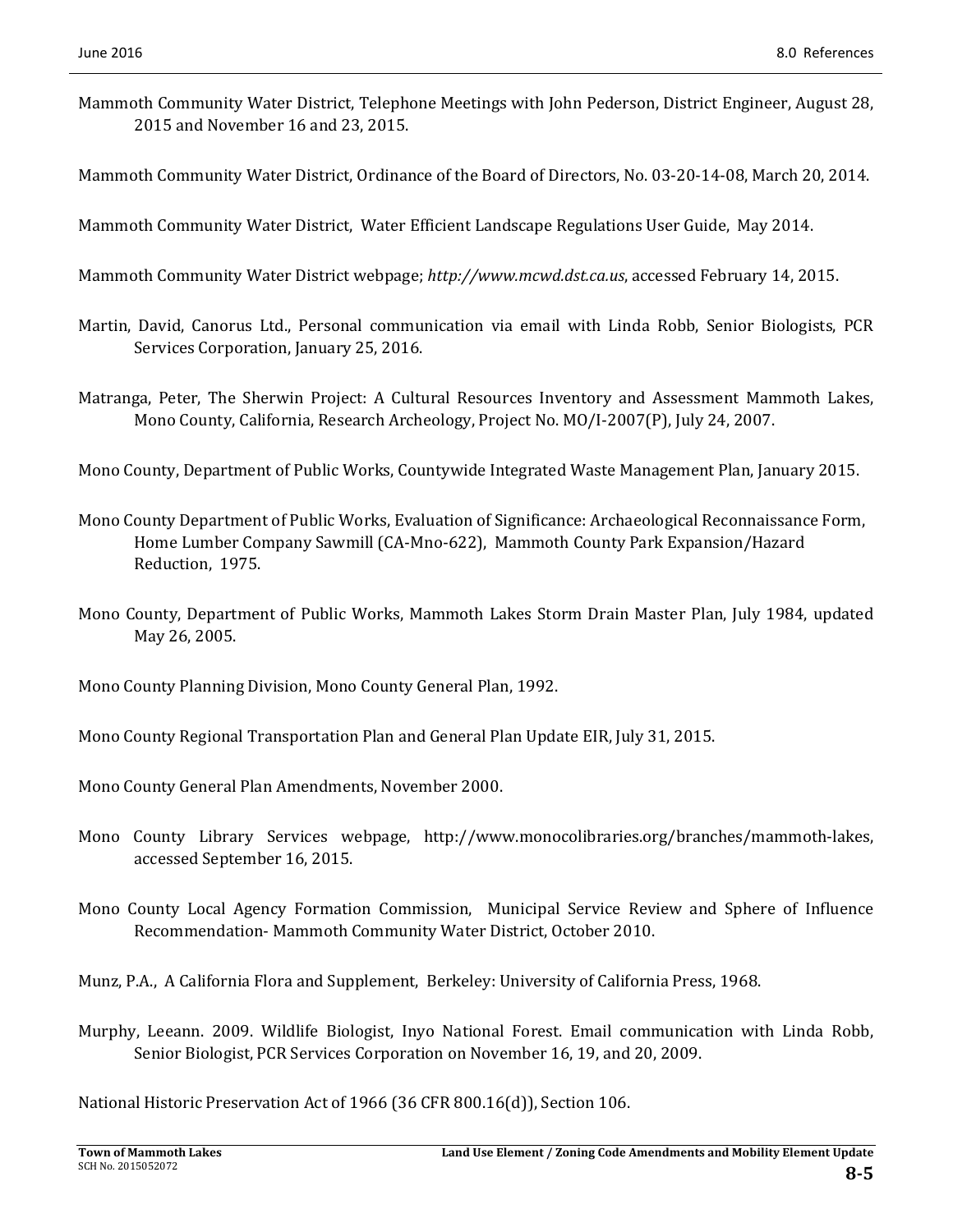NatureServe. NatureServe Explorer: An online encyclopedia of life [web application], Version 6.0. NatureServe, Arlington, Virginia. http://www.natureserve.org/explorer, accessed November 7, 2006.

Noss, R. F., A Regional Landscape Approach to Maintain Diversity, BioScience, 1983.

Paleontological Resources Preservation Act, 2009.

- PCR Services Corporation, Final Program, Environmental Impact Report, Town of Mammoth Lakes 2005 General Plan Update, May 2007.
- Pierce, B.M., V.C. Bleich and R.T. Bowyer, Population dynamics of mountain lions and mule deer: top-down or bottom-up regulation? Final Report. Deer Herd Management Plan Implementation Program, California Department of Fish and Game. Sacramento, California, 1999.

Reed, Adele, Old Mammoth, Palo Alto, Ca: Genny Smith Books, 1982.

- Riparian Habitat Joint Venture, Version 2.0, The Riparian Bird Conservation Plan: a Strategy for Reversing the Decline of Riparian Associated Birds in California, California Partners in Flight, Stinson Beach, California, 2004.
- Sage-Grouse Conservation Team, Greater Sage-Grouse Conservation Plan for Nevada and Eastern California, First Edition, 2004.

Sierra Nevada Aquatic Research Laboratory, Mammoth Creek 1996 Fish Community Survey, January 1997.

Sierra Nevada Conservancy, *Sierra Nevada Forest and Community Initiative Action Plan, December 4, 2014.* 

Simberloff, D. and J. Cox, Consequences and Costs of Conservation Corridors. Conserv.Biol, 1987. .

- Soule, M. E., Viable Populations for Conservation. Sinaur Associates Inc., Publishers, Sunderland, Massachusetts, 1987.
- Stebbins, R. C., A Field Guide to Western Reptiles and Amphibians, third edition, Boston: Houghton-Mifflin, 2003.
- Sweanor, L.L., K.A. Logan, and M.G. Hornocker, Cougar dispersal patterns, metapopulation dynamics, and conservation, Conservation Biology 14:798-808, 2000.
- Taylor, T., Snowcreek Ski Area Deer Study, 1995 Spring and Fall Migration Study, Prepared for Dempsey Construction Corporation, Mammoth Lakes, California, 1996.

Tischler Bise, Development Impact Fee Study, Town of Mammoth Lakes, June 23, 2015.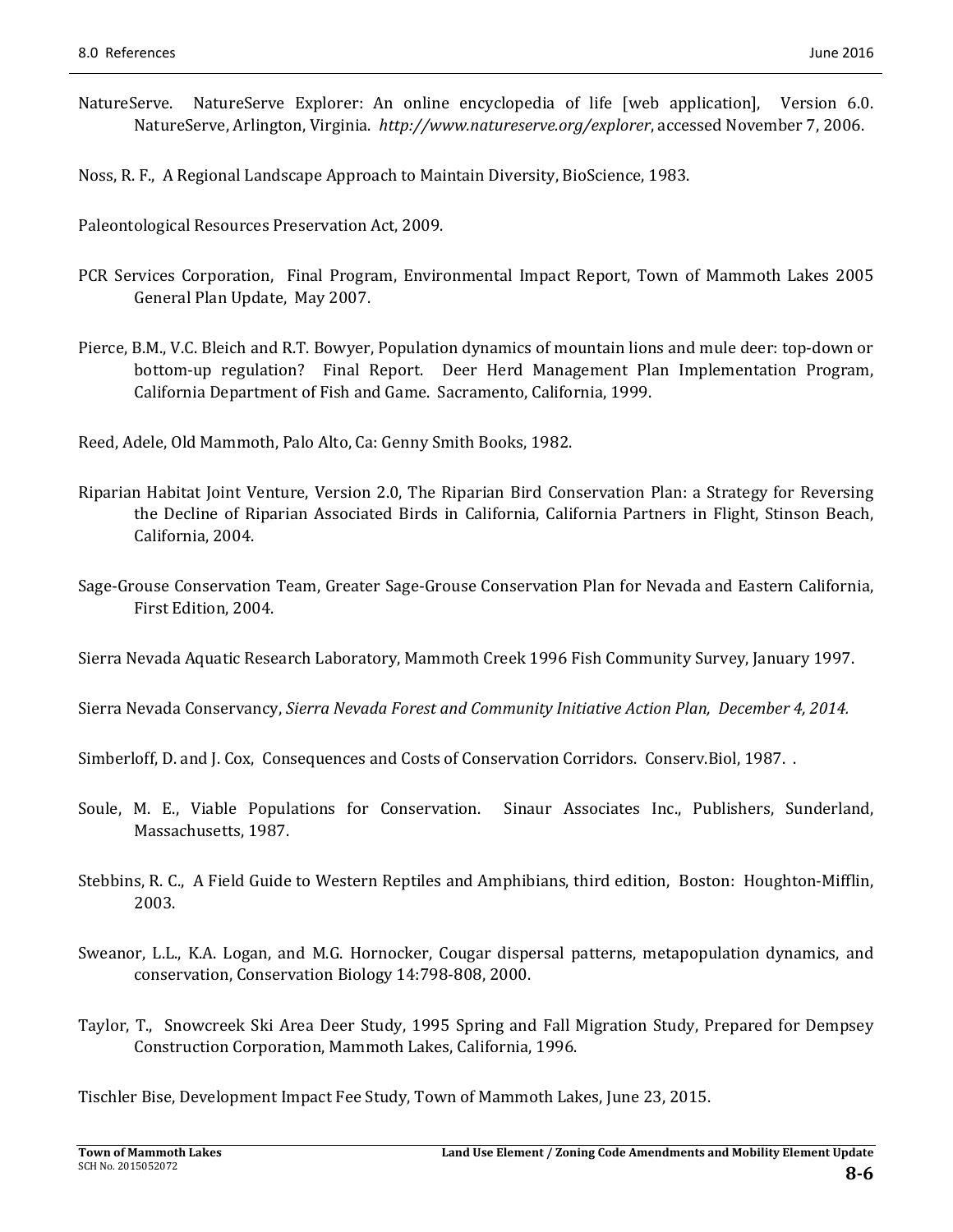- Thomas R. Payne & Associates, October 2008 Mammoth Creek Fish Community Survey, January 16, 2009.
- Town of Mammoth Lakes, Community and Economic Development Department, Building Division, Development Impact Fee Schedule, July 1, 2015.

Town of Mammoth Lakes Department of Public Works Standards, July 2013.

Town of Mammoth Lakes, Department of Finance, Population Estimates 2010-2014.

Town of Mammoth Lakes Drainage and Erosion Control Manual, 1984.

Town of Mammoth Lakes Erosion, Drainage, and Flooding Project – Existing Conditions Report, 2007.

- Town of Mammoth Lakes Erosion, Drainage, and Flooding Project Final Recommendations Report, 2008.
- Town of Mammoth Lakes, Fire Protection District, Fire Marshall/Division Chief Thom Heller, email correspondence October 9, 2015.
- Town of Mammoth Lakes, Fire Protection District, Fire and EMS Combined List by Incident Number, January 1, 2014 to December 13, 2014.

Town of Mammoth Lakes, General Bikeway Master Plan, February 2014.

- Town of Mammoth Lakes, Community and Economic Development Department, Town of Mammoth Lakes General Plan, Arts, Culture, Heritage, and Natural History Elements, 2007.
- Town of Mammoth Lakes, Community and Economic Development Department, Town of Mammoth Lakes General Plan, Housing Element for 2014-2019, June 18, 2014.
- Town of Mammoth Lakes, Community and Economic Development Department, Town of Mammoth Lakes General Plan, Neighborhood and District Character, Land Use, and Mobility Elements, 2007.
- Town of Mammoth Lakes, Community and Economic Development Department, Town of Mammoth Lakes General Plan, Resource Management and Conservation Element, 2007.
- Town of Mammoth Lakes, Insurance Service Office, Municipal Service Review And Sphere of Influence Recommendation, Mammoth Lakes Fire Protection District Mono County, California, October 2009.
- Town of Mammoth Lakes, Mitigated Negative Declaration (MN) for the Parks and Recreation Master Plan, 2012.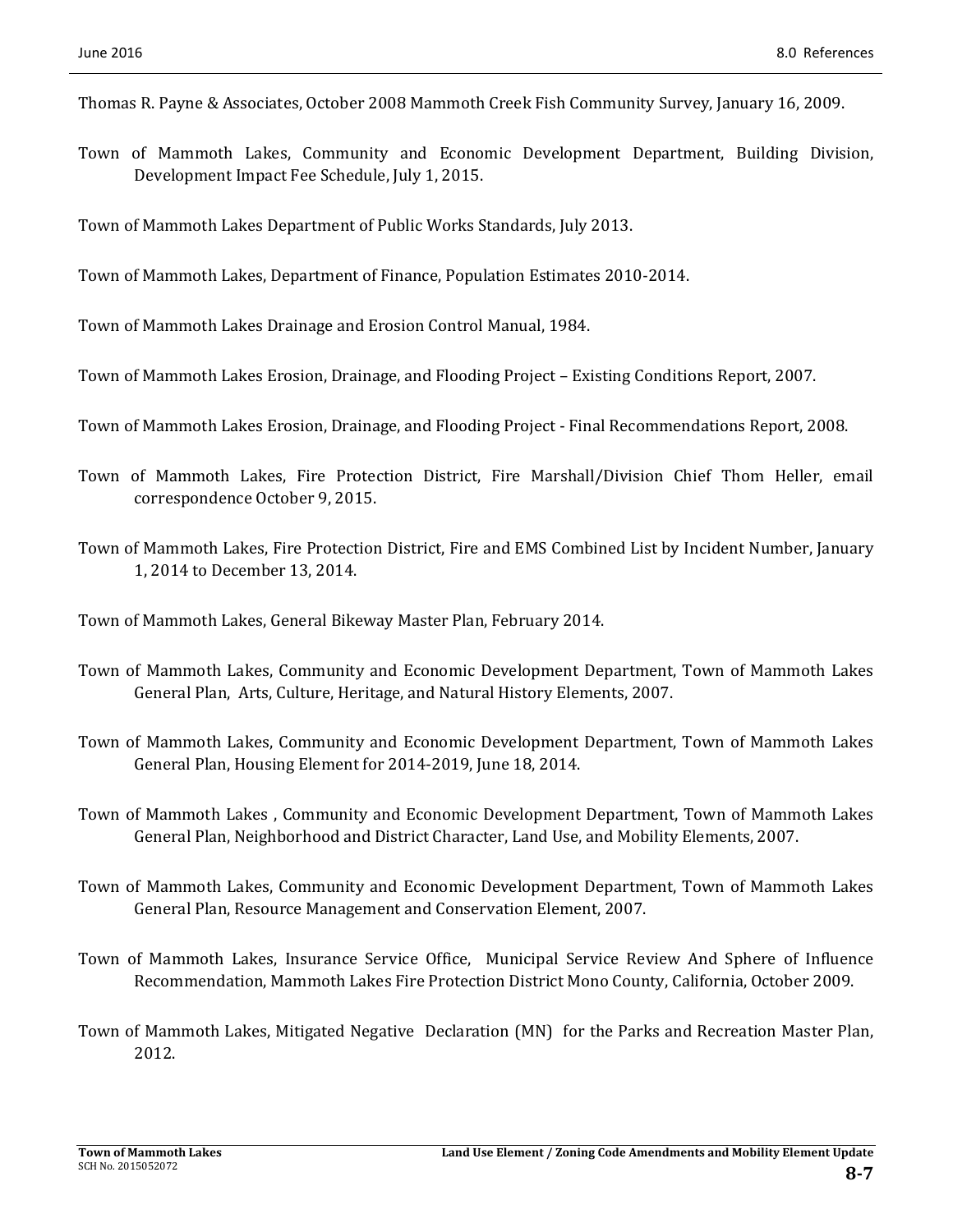Town of Mammoth Lakes, Municipal Code, Chapter 8.13 (Construction and Demolition Waste Management); Chapter 13.20 ( Storm Drainage); Chapter 15.08 (Construction Site Regulations); Chapter 17.40 (Water Efficient Landscape); Chapter 17.80 (Reasonable Accommodation); Section15.16.081.C (Development Impact Fees); Section 17.08.020 (Development Permits); Section 17.36.020 (New Lots - Drainage Control); Section 17.36.050 (Grading); Section 17.36.090 (Landscaped Buffers); Section 17.140 (Density Bonuses and Incentives); and Sections17.36.140, 17.16.050(B), 17.20.040(H), 17.24.050, 17.36.140.G, 17.36.140.I (Protection or Replacement of Trees and Vegetation).

Town of Mammoth Lakes, Parks and Recreation Master Plan, Adopted February 1, 2012.

Town of Mammoth Lakes, Parks and Recreation Department website: http://www.ci.mammothlakes.ca.us/index.aspx?nid=259, accessed December, 2015.

Town of Mammoth Lakes, Pedestrian Master Plan, March 15, 2014.

- Town of Mammoth Lakes, Police Department, Chief Al Davis., electronic mail correspondence, August 3, 2015.
- Town of Mammoth Lakes, Police Department website, http://www.j.mammothlakespd.org, accessed August 12, 2015.
- Town of Mammoth Lakes, Stormwater Master Plan, 2015.
- Town of Mammoth Lakes, Trails System Master Plan, October 19, 2011.
- Town of Mammoth Lakes Travel Model, February 15, 2011.
- Town of Mammoth Lakes, Zoning Code Update, Title 17, April 2, 2014.
- United States, Code of Federal Regulations, Title  $36$ ,  $\S251.50(a)$ ,  $\S251.51.53$ , and  $\S261.6$ .
- United States Department of the Interior, Fish and Wildlife Service, Database of occurrences, 2009.
- United States Fish and Wildlife Service, Federal Endangered Species Act of 1973,  $\S3(18)$ ,  $\S9(a)(20(b)$ .
- United States Fish and Wildlife Service, Owens Basin Wetland and Aquatic Species Recovery Plan Inyo and Mono Counties, California, Portland, Oregon, 1998.
- United States Fish and Wildlife Service, Recovery Plan for the Sierra Nevada Bighorn Sheep, Sacramento, California, 2007.
- United States Fish and Wildlife Service, Sacramento Fish and Wildlife website, *http://sacramento.fws.gov/es/spp\_ concern.htm*, 2015.